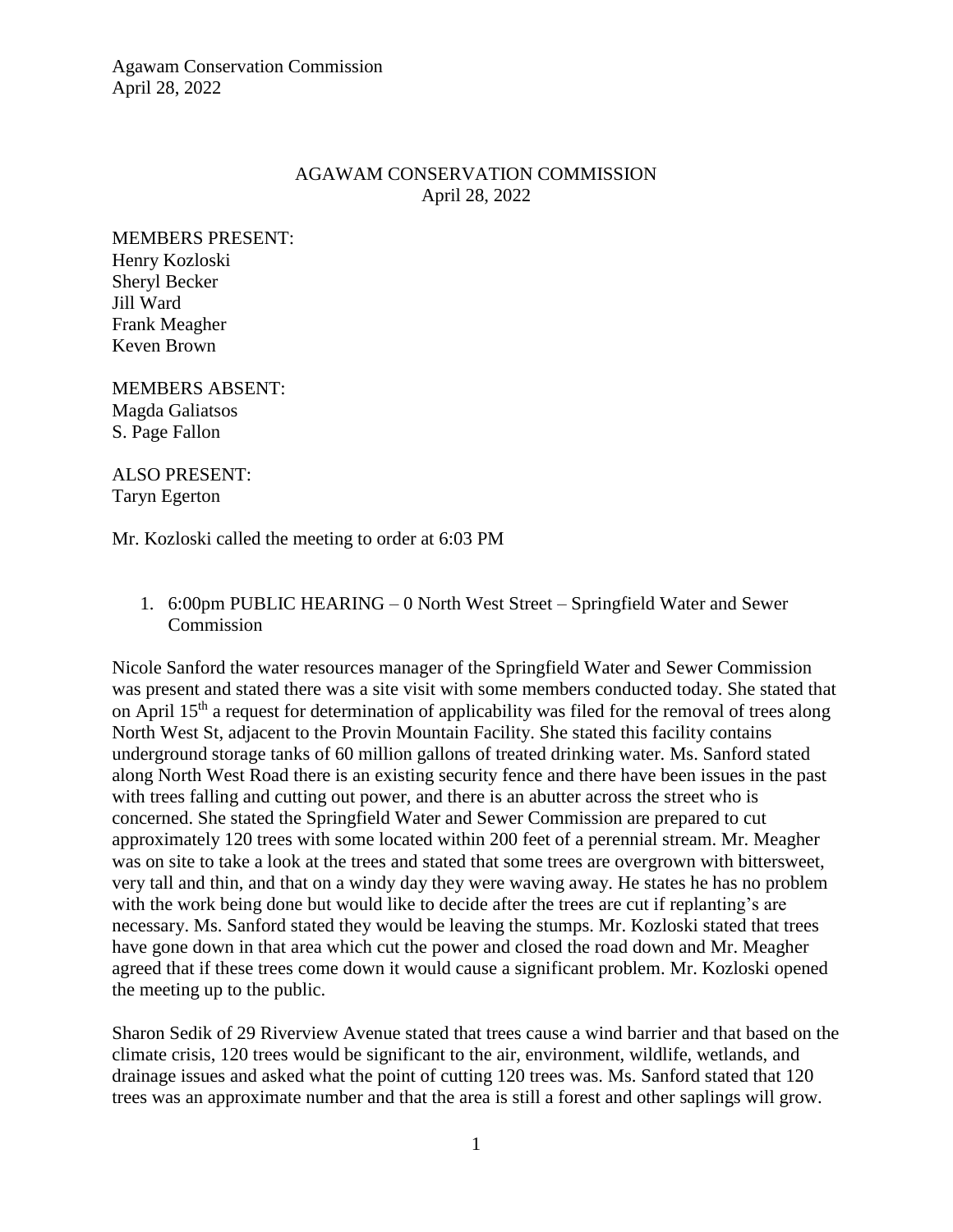Ms. Sedik asked the end goal and point to cutting 120 trees. Ms. Sanford stated that the end goal is to prevent from damaging the fence and losing power, and that there has been damage in the past from wind storms. Ms. Sedik asked if a better fence could be installed since every area would have an impending risk of trees falling down, and stated that the trees could be 50 or 100 years old. She stated that when the saplings grow they will be at risk of falling over and asked where the wildlife would go and stated this is a wetland area. Mr. Kozloski stated that they are not in the wetland they are in the buffer zone. Ms. Sedik stated that the buffer zone is important for the wildlife diversity and that trimming the trees would be cheaper. Mr. Kozloski stated that safety needs to be looked at since this is a utility, and if they lose power the drinking water supply to Springfield, Agawam, and parts of West Springfield would be out. He stated that there was another problem about 7 years ago and that everything that goes on in the facility is powered by the electricity. Ms. Sedik stated that she doesn't think it is a good idea because of the climate crisis. Mr. Kozloski stated they have the ability to require replanting's after the trees have been cut, but that that would be determined after they are cut. Ms. Sedik stated that the trees are a good wind barrier, that there aren't many 80 foot trees left in town, and that smaller trees would not supply as much oxygen as an 80 foot tree. Mr. Brown stated that there is an entire mountain and that this is a relatively minor project in comparison to the necessity of the water supply. He also stated that growing trees sequester more carbon than existing trees. Ms. Ward stated that it is dangerous for the people in town now to have drinking water, and because they are a utility they have a right under the wetland guidelines to maintain their facility. She agrees it is a shame to cut down so many trees, but under the law they have a right to do that. Ms. Sedik stated that water cannot be drunk in Agawam, citing a notice from the town that stated after long term use it could cause cancer. Ms. Becker stated she spoke with John Decker at the DPW and that he said it is safe to drink and not to worry about it. Ms. Sedik stated she is in the medical profession and with cancer being the number 4 leading cause of death in the United States, she would avoid any posed risk at all costs.

Motion was made by Ms. Ward and seconded by Mr. Meagher to issue a Negative Determination for 0 North West Street for Springfield Water and Sewer Commission with a condition that an onsite be scheduled after cutting to determine if replanting's are necessary.

#### VOTE  $5-0$

Mr. Kozloski stated they would go on site after the cutting to determine if replantings are necessary but cannot give an exact amount needed.

#### 2. PUBLIC HEARING CONT. – NOTICE OF INTENT – 70 Campbell Dr – Battista

Ed Chapdelaine, land surveyor, and Nick Riley, of Riley Construction, were present on behalf of the project. Mr. Chapdelaine stated that they were before the commission a few weeks ago and have since been issued file number 087-0678. Mr. Kozloski stated DEP is looking for where compensatory storage would be located. Mr. Chapdelaine stated they have looked around the area and it is all the same elevation, and to find the correct elevation it would need to be on someone else's property. He stated that the elevation at the ground is 57 feet and the flood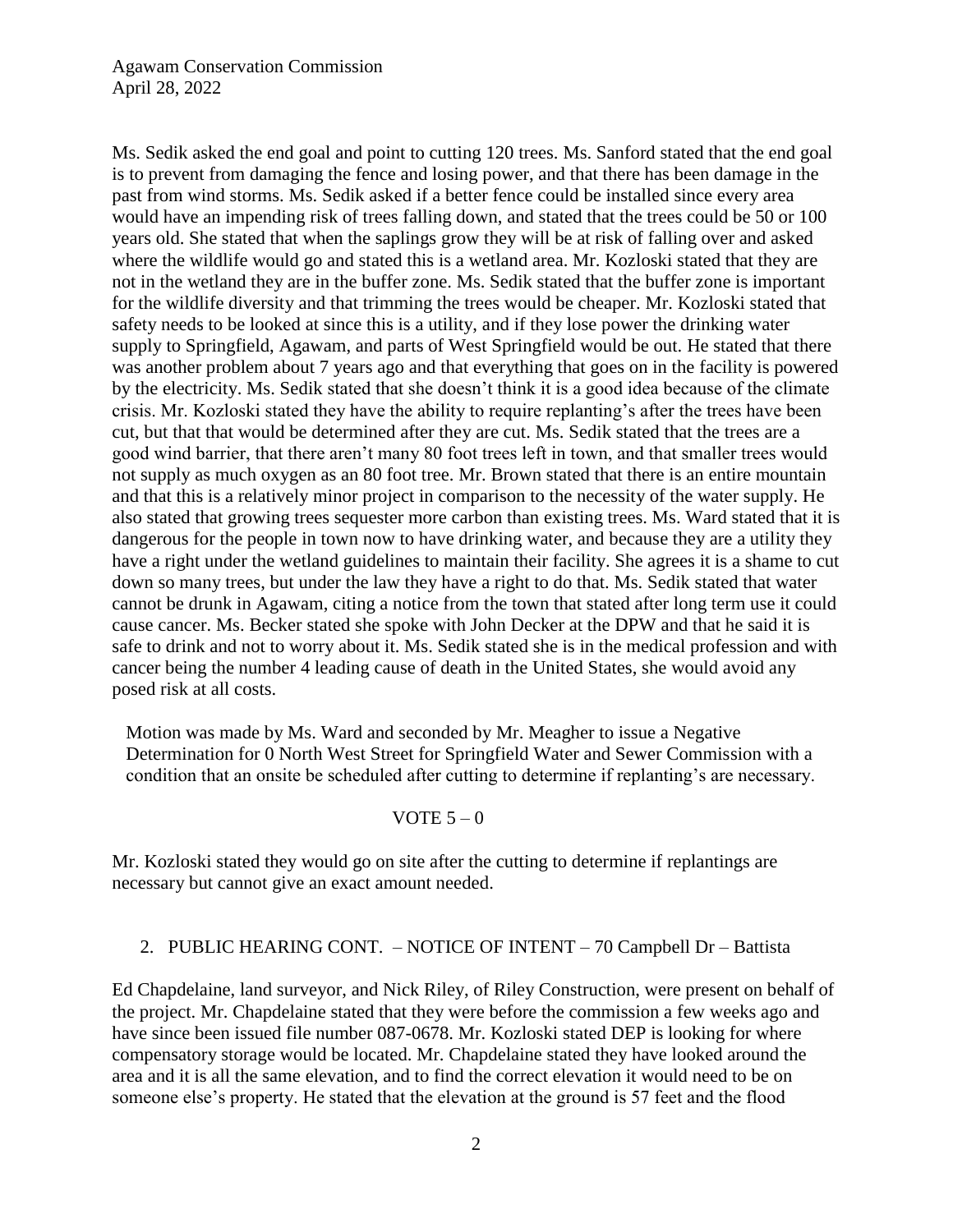## Agawam Conservation Commission April 28, 2022

elevation is at 58 and calculations show about 24 cubic feet of displacement, equivalent to 12 bags of mulch. Mr. Kozloski asked if there had been grades done on the property to determine if they are actually in the floodplain and Mr. Chapdelaine stated yes, and showed the topography on the site plan, and stated there is no elevation above 58 feet on the property. Mr. Chapdelaine stated it is negligent to the floodplain and it is not in the floodway. Mr. Kozloski asked the elvation of the garage and Mr. Chapdelaine stated it is 57.5 at the door. Mr Kozloski asked if he could lower the garage floor but Mr. Chapdelaine stated that it would not do anything since it is not in the same elevation. Mr. Riley stated it is less than a bobcat bucket and Mr. Kozloski stated that a bucket here and there over multiple lots does cause a loss in flood storage. Mr. Chapdelaine stated one of the neighbors went through the same thing, and without the ability to improve the lot it is basically a land taking. Mr. Chapdelaine stated there are all the same contours and that any compensatory storage would be off property and there are multiple areas where they would then have to deal with riverfront area. Mr. Kozloski questions if DEP would appeal the decision if they approve it. Mr. Chapdelaine stated it is minimal impact and that the commission has the ability to say it is non-significant. He stated they have proposed flood vents to relieve the pressure on the walls, though he doesn't think the pressure would have an effect on the concrete wall. Ms. Ward asked if they had considered a rain garden but Mr. Chapdelaine doesn't think it would answer the compensatory storage question. Ms. Ward stated that it would help mitigate and improve the situation. Mr. Kozloski asked the elevation of Campbell Drive and Mr. Chapdelaine stated 56 and that the elevation of the property is 57 and flood elevation is 58. Mr. Riley stated that the applicant would do what needs to be done, as she needs her bathroom and laundry on the first floor. Mr. Kozloski suggested the commission talk with DEP directly to see what can be done. Ms. Egerton spoke with DEP and was told that compensatory storage would be needed and that the flood vents would need to flow in and out freely. Mr. Chapdelaine stated there is a large tree and was wondering if taking that out would give some compensatory storage. Mr. Kozloski said that a phone call would be made to DEP to determine what the best solution is and that a good effort has been made to find the compensatory storage. Mr. Kozloski then opened the meeting up to the public and there were no comments. Mr. Riley requested a continuance for two weeks.

Motion was made by Ms. Ward and seconded by Mr. Brown to continue the public hearing for Notice of Intent – 70 Campbell Dr – Battista to May  $12<sup>th</sup>$ .

#### VOTE  $5 - 0$

## 3. PUBLIC HEARING CONT. – NOTICE OF INTENT – 0 Shoemaker Ln – Duducal

The Commission received a request to continue the public hearing for 0 Shoemaker Lane to May  $12<sup>th</sup>$ .

Motion was made by Ms. Ward and seconded by Ms. Becker to continue the public hearing for Notice of Intent – 0 Shoemaker  $Ln - Duducal$  until May  $12<sup>th</sup>$ .

#### VOTE  $5-0$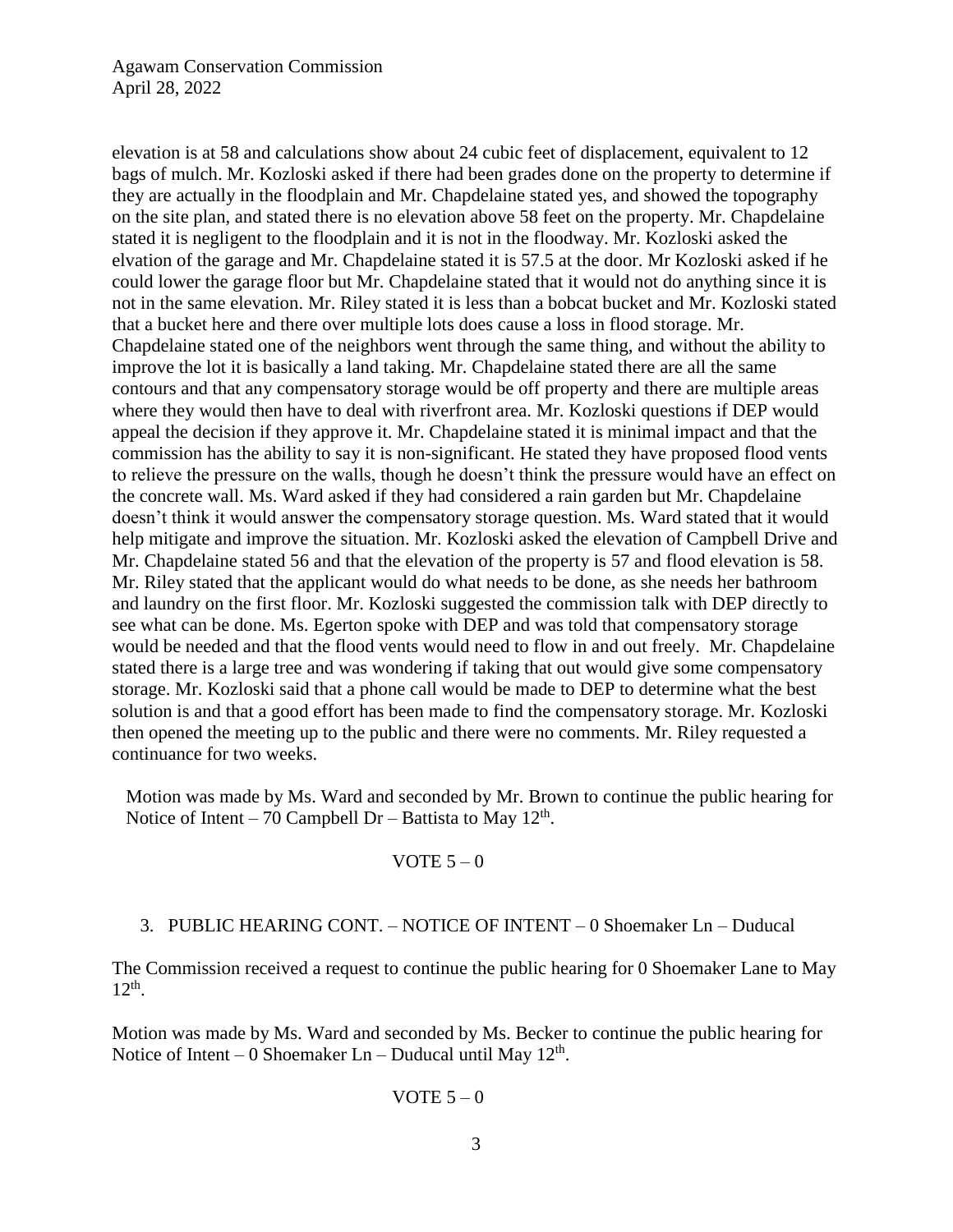# 4. PUBLIC HEARING CONT. – NOTICE OF INTENT – 497 South Westfield St – Depalma & Tirone

The commission received a request to continue the public hearing until May  $12<sup>th</sup>$ .

Motion was made by Ms. Ward and seconded by Mr. Meagher to continue the public hearing for Notice of Intent – 497 South Westfield St – Depalma & Tirone.

VOTE  $5-0$ 

5. PUBLIC HEARING CONT. – Notice of Intent – 0 South West Street & 0 Pine Street – Town of Agawam

This agenda item has previously been continued to May 26<sup>th</sup>.

6. PUBLIC HEARING CONT. – Notice of Intent – Main Street – Westfield River Interceptor Sewer Relocation Project – Agawam DPW (Continued to May 26, 2022)

This agenda item was previously continued to the May 26, 2022 meeting.

7. REQUEST FOR CERTIFICATE OF COMPLIANCE – 444 Shoemaker Lane

Mr. Kozloski stated they have engineering comments with a number of outstanding issues including the drainage system, part of the detention basin needs to be taken care of, and there is some stockpiling on the property that needs to be removed.

Motion was made by Ms. Ward and seconded by Mr. Meagher to deny the Certificate of Compliance for 444 Shoemaker Lane.

## VOTE  $5-0$

8. Correspondence and Complaints

Ms. Egerton stated that Eversource would like to take 5-6 trees down about 15 feet from the wire to minimize the possibility of an outage. She stated that it is near the condo development and the park, but would confirm the location prior to a site visit being scheduled. Noble Car Wash at 219 South Westfield Street requested that a 6' vinyl fence be put in instead of arborvitaes. Ms. Egerton stated that the arborvitaes have not been planted and Mr. Kozloski asked if 6' would be enough of a shield. Mr. Brown asked how high an arborvitae can grow and Mr. Kozloski stated up to 15 feet. Mr. Brown is concerned that without a high enough barrier, the wind could open the dumpster and blow trash into the wetlands.